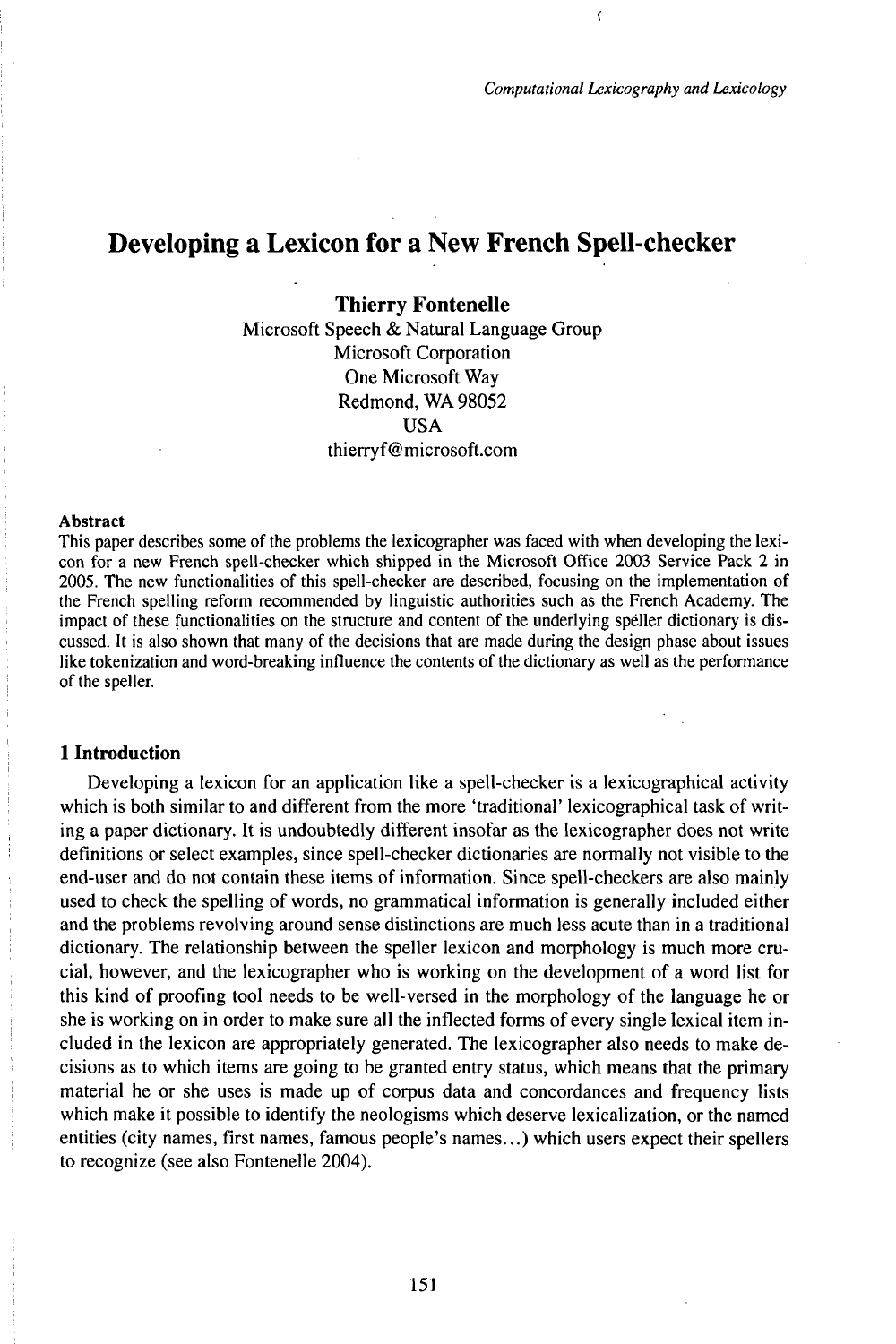## **2 Spelling reform**

It is not uncommon for languages to undergo a spelling reform and this naturally has huge implications for the compilation of reference works. In the case of French, the spelling reform in fact dates back to 1990, when the main linguistic authority, the French Academy, published a list of changes whose aim was to simplify the spelling and remove a number of inconsistencies. This reform was endorsed by most linguistic authorities, but the public (especially in France) originally failed to start applying it. It is only towards the end of the 1990s that some magazines and scientific publications in France started applying some of the changes. Standard dictionaries like the *Petit Robert* or the *Petit Larousse* first adopted a cautious attitude, the former eventually integrating a fair amount of the recommended changes, but keeping the traditional ('old') spelling as the primary access key and inserting a label "on écrirait mieux" (the following form would be better:) in front of the new spelling, at the end of the dictionary entry. In 2002, Hachette took a decisive step in fully integrating the spelling reform in its main series of monolingual dictionaries. Meanwhile, the new spelling was increasingly taught in French-speaking Belgium and, in March 2005, the Quebec government encouraged all its teachers to consider the 'new' spelling as valid, alongside the 'old' (traditional) spelling. This is in line with all the official recommendations, which.stipulate that "aucune des deux graphies ne peut être tenue pour fautive» (Dictionnaire de l'Académie française (9e édition) dans les fascicules du Journal officiel, 22.05.93.). This explains why the default setting of the new speller is precisely the spelling configuration which accepts both the 'old' spelling and the 'new' one.

Note that the changes impact something like 2,000 words (which represents about 20,000 inflected forms). The following table gives a few examples:

| <b>Traditional ('old') spelling</b> | <b>'New' spelling</b> |
|-------------------------------------|-----------------------|
| brûler                              | bruler                |
| accroître                           | accroitre             |
| aigue                               | aigüe                 |
| ambiguë                             | ambigüe               |
| apparaître                          | apparaitre            |
| chaine                              | chaine                |
| contre-attaquer                     | contrattaquer         |
| géreras                             | gereras               |
| suggérerait                         | suggererait           |
| porte-monnaie                       | portemonnaie          |
| penalties                           | pénaltys              |
| ruisselle                           | ruissèle              |
| whiskies                            | whiskys               |
| matches                             | matchs                |

Table 1. Old vs. new spelling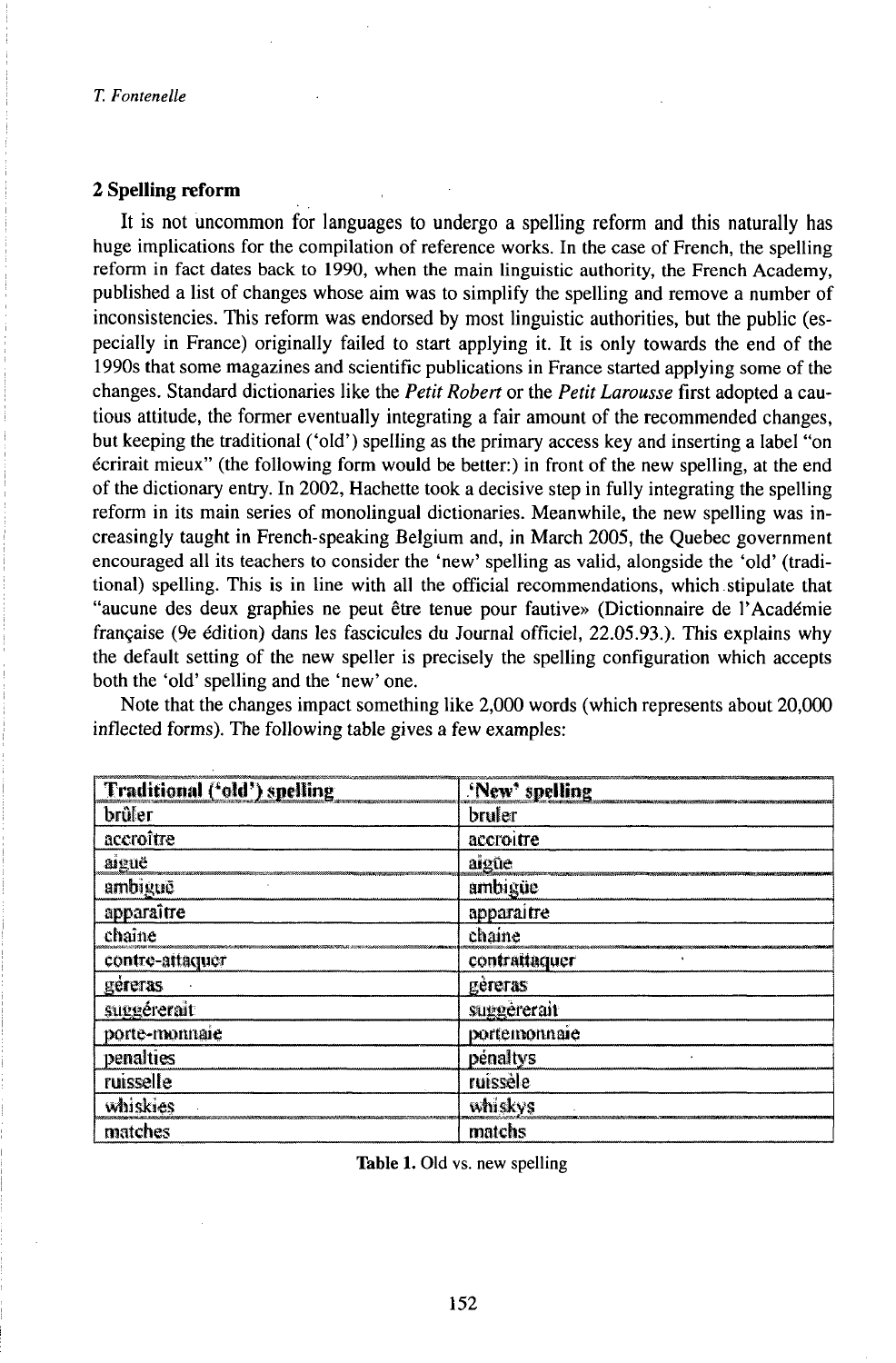As can be seen, the changes mainly concern the use of the circumflex accent, which disappears in a number of words like *connait, disparait, bruler, cout, enchainer,* the concatenation of some words which used to be hyphenated, the use of accents, or a number of irregular plural for loan-words which now behave like any other French word taking -s in the plural *(whiskys, matchs, gentlemans...).* The use of accents also reflects the real pronunciation (which is why it is now recommended to write *gèreras* or *opèrerai,* with a grave accent instead of the acute accent of *géreras, opérerai).* The changes are described in detail in the 6/12/1990 French Official Journal.

 $\ddot{\phantom{0}}$ 

Spelling reforms can have different philosophies. The spelling reform which the German language underwent a few years ago, for instance, is an "either-or" decision (users decide to apply the new spelling or to stick to the old one). None of the official texts stipulates that the old spelling and the new one can co-exist in the same text. This is why spell-checkers which support the German spelling reform offer two options, allowing users to apply either flavor (pre- or post-reform spelling). In the Netherlands, a Dutch spelling reform was promulgated by the main linguistic authority, the *Nederlandse Taalunie,* in October 2005. This spelling reform also has serious implications for dictionary publishers since the 'old' spelling became invalid as soon as the reform was enforced and only the new spelling can be accepted by teachers. Reference works then need to be updated as soon as possible and proofing tools need to be adapted so that a number of words get flagged as invalid, even if, until October 15, 2005, these words were considered perfectly correct. Unlike the German spelling reform, the Dutch reform forces those who develop proofing tools to remove pre-reform spellings from their lexicons, since no option allows users to go on using the 'old' spelling. The French spelling reform allows much more flexibility since all the linguistic authorities agree that the old forms and the new forms should be considered as valid and this, as we are going to see, impacts the way dictionaries are compiled as well as the information which is provided for each lexical entry. In the new spell-checker, a simple dialog box with three options is put at the users' disposal, to enable them to select one of the following options:

(a) apply only the traditional ('old') spelling (i.e. 'new' forms will be red-squiggled)

(b) apply the 'new' (rectified) spelling only (i.e. the 'old' forms will be red-squiggled)

(c) consider the old and new forms as valid (which is the default option)

These options have forced the lexicographers to introduce additional information into the electronic dictionaries. Codes have been added to indicate whether a given word form is valid with the pre-reform setting, the post-reform setting or with the third setting allowing pre- and post-reform spellings. The task was complicated by the fact that the reform can impact a whole lemma or only some of its inflected forms. The word pair *nénuphar-nénufar* (water lily) is a case in point. The traditional spelling was *nénuphar.* The lexicographer had to create a new entry for the new spelling *(nénufar)* and to assign a code indicating that this lemma and all its inflected forms correspond to the new spelling. The lexicon includes the following information: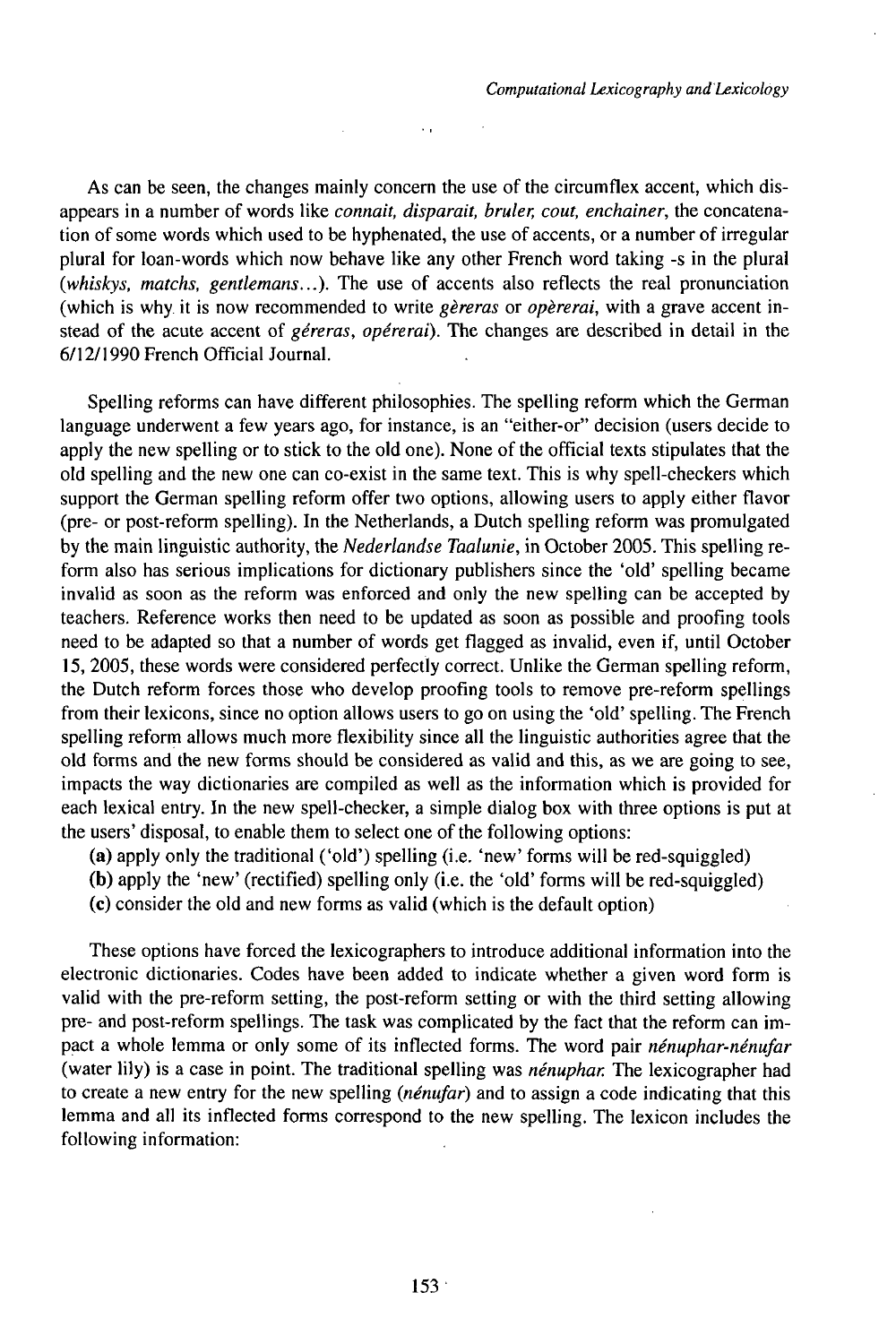*T. Fontenelle*

| nénuphar | D0  | (D0= code for the traditional, 'old' spelling) |
|----------|-----|------------------------------------------------|
| nénufar  | -DI | $(Dl = code for the new spelling)$             |

For a word like *whisky,* however, the situation is slightly more complex. The reform stipulates that *whisky* is now no longer considered as a loan word in French and that it now takes on the usual plural marker (+s), like any other regular noun in French *(maison - maisons).* The irregular form *whiskies* will therefore be marked as 'old' spelling in the dictionary. The singular word *whisky* will of course be valid in all cases (D0 and D1), which forces the lexicographer to assign the codes at the level of the inflected forms:

| whisky   | D <sub>0</sub> , D <sub>1</sub> |
|----------|---------------------------------|
| whiskies | D0                              |
| whiskys  | D1                              |

In other cases, new morphological paradigms had to be created to allow the generation of new forms. For instance, verbs like *céder, gérer, posséder* or *opérer,* which used to form their future or conditional tenses with an acute accent *(céderai, gérerait, posséderions, opérera)* now make use of a grave accent, which is in fact more consistent with the actual pronunciation of these verbs *(cèderai, gèrerait, posséderions, opèrera).* These forms are represented with the following codes in the French speller lexicon:

| opérer  | $D0$ , $D1$                     |
|---------|---------------------------------|
| opérera | D0                              |
| opèrera | D1                              |
| opérons | D <sub>0</sub> , D <sub>1</sub> |

## **3 Feminine job titles**

Attitudes vis-à-vis feminine job titles differ widely in the French-speaking and the English-speaking world. Forms that are marked as masculine in English are more and more frequently replaced by gender-neutral forms to avoid any kind of sexist bias *(chairman* used to be the only form, then was progressively opposed to *chairwoman;* nowadays, *chair* is often preferred because it does not include any indication about the gender of the person - see Dumond, 2005). In French, one single form (usually a masculine form) used to be employed to refer to both male and female professions *(docteur, auteur, gouverneur...).* Quebec started using explicitly feminine forms in the 1980s, in an attempt to recognize women's professional status and their right to have jobs which until then were predominantly seen as male strongholds. The use of feminine suffixes like *-e (gouverneure, auteure, docteure, chercheure...)* or *-trice (thanatopractrice, factrice...)* has now become more and more frequent in the press (Dister, 2004) and official decrees in French-speaking Belgium even force government and other official publications to make use of these feminine forms (Commission de féminisation du Conseil supérieur de la langue française, 2005). Dister & Moreau (2006) have shown that language has evolved over the past 15 years: they examined a corpus of descriptions presenting candidates to the European Parliament and observed that the use of feminine job titles had increased significantly between the European elections of 1989 and those of 2004, whether in France or in French-speaking Belgium.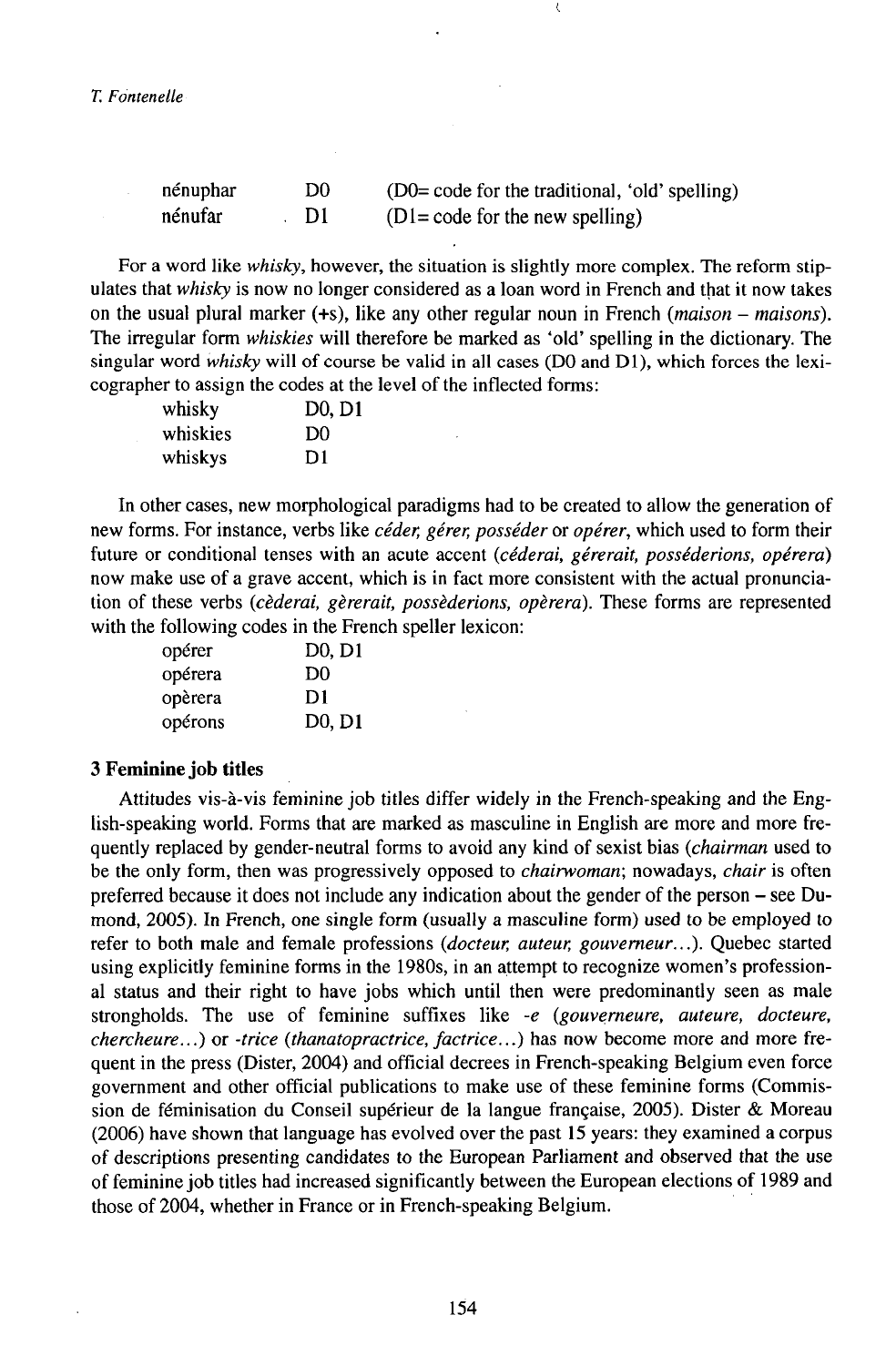Here again, taking into account these feminine forms forced the lexicographers to add new morphological codes to existing entries to make sure that the new forms were appropriately generated. In the case of *écrivain, député* or *professeur,* for example, it was necessary to add a code indicating that these words belong to the morphological class of items that form their feminine form by adding the suffix *-e,* like "ami" (amie) *Q}rofesseure, écrivaine, députée).*

## **4 Relationship between the word-breaker and the contents of the dictionary**

Traditionally, a spell-checker checks the spelling of forms appearing in a text against a list of valid forms included in its lexicon. Words that are not included in this lexicon are then usually considered as mistakes and flagged by the speller. This presupposes that the speller should know what a word is. This is the job of a "word-breaker", or tokenizer, whose aim is to break a text down into smaller units that can be consumed by an NLP system such as a spell-checker or a grammar checker. Although tokenization is frequently considered as a rather uninteresting task for the researcher (see also Grefenstette & Tapanainen 1994, Mikheev 2003, Fontenelle 2005a), it is a crucial process since it also determines what kind of "words" should go into the lexicon. Everyone will probably agree that elision in French, which is a very frequent phenomenon, should be seen as involving two distinct words, i.e. the elided determiner (or conjunction...) followed by a word beginning with a vowel (or a ' mute h) which has triggered this elision *(l'école l'* + *école).* This means that, in these cases, the apostrophe is considered as a breaking character, i.e. a character that signals that a boundary should be inserted immediately after it. For the lexicographer, this obviously means that the words /' and *école* should be distinct entries and that the dictionary should not include the string *l'école* (otherwise, it should also contain *d'école, qu'école,* etc and all the possible combinations of words starting with a vowel and one of the few (about 15) elided words containing an apostrophe  $(l', d', m', s', n', t'...$  - See Fontenelle, 2005a for more details about this oversimplification, since there are of course words in which the apostrophe is not a breaking character, *aujourd'hui* or *prud'homme* being cases in point).

Hyphens pose similar problems. They belong to the "word" in a significant amount of cases and the lexicon definitely needs to include hyphenated words like *après-midi, grandmère, tire-bouchon,* or *rendez-vous* (at least when *rendez-vous* is a noun). But the hyphen is also used in productive deictic forms and with clitics in cases like "cette maison-là", "ce *livre-ci", "donne-moi la main", "prends-en encore deux"...* Even if one tried to predict all the possible combinations and to lexicalize them (all nouns can theoretically appear with *-là* or  $ci$  in deictic constructions), the size of the lexicon would be unmanageable and the dictionary would contain about 15 million entries. Moreover, hyphens are also used to combine words from open classes in constructions like *"le match France-Espagne"* or *"les relations employeurs-employés".* It is clear that if the hyphen is considered as a non-breaking character, the full string *France-Espagne* will be emitted as one single token and it will need to be lexicalized if one wants the speller to consider it as a correct combination. This is clearly impossible (and undesirable) since it would entail adding to the lexicon gazillions of forms like *France-Belgique, France-Italie, France-Allemagne, Belgique-Italie, Belgique-Luxembourg,*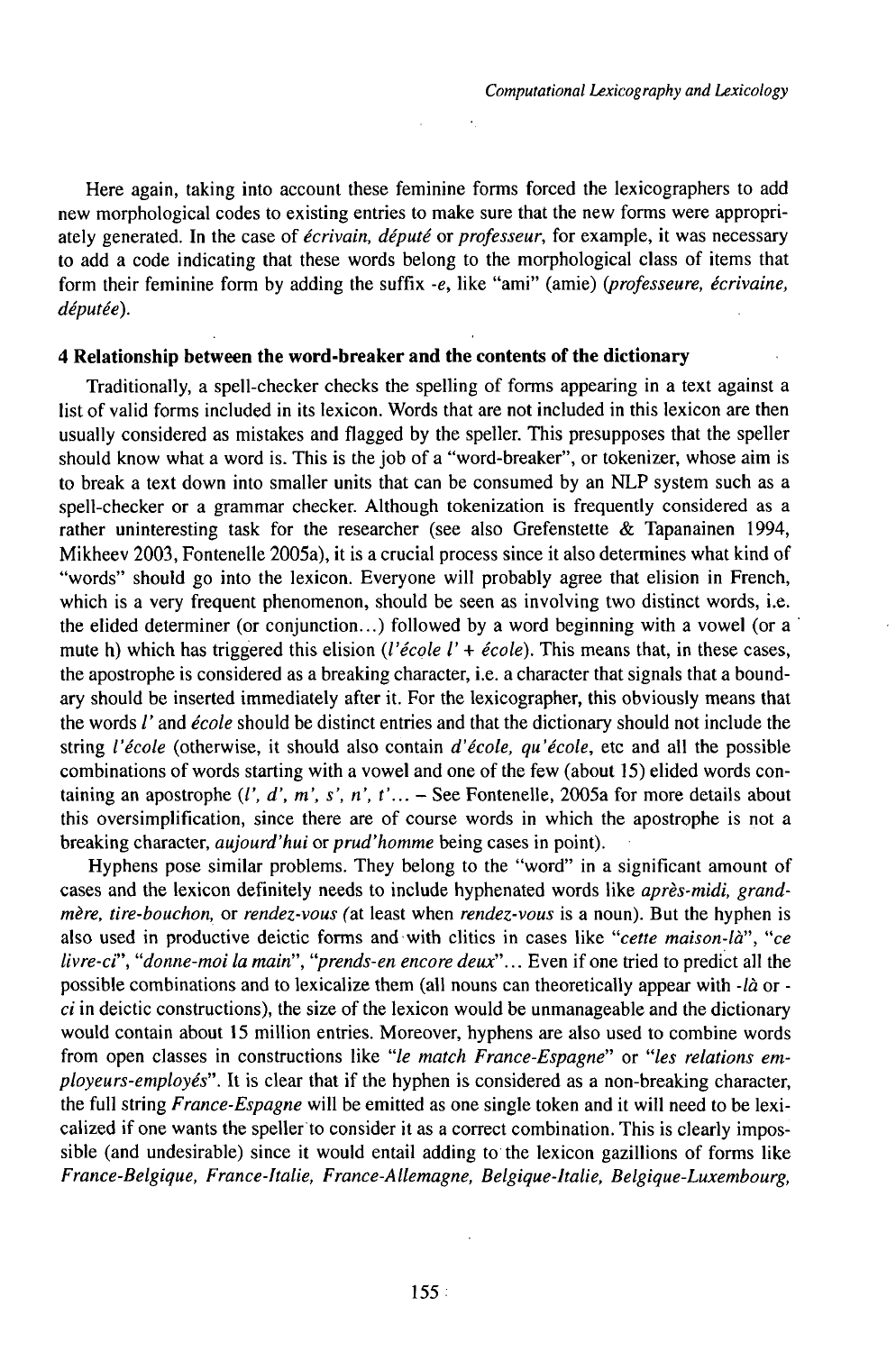*Belgique-Suisse,* etc... Not lexicalizing these compounds is a solution adopted by some spell-checkers, but this means that users have to see a large amount of combinations that are then flagged by the tool: a large number of false flags can rapidly become annoying and real mistakes then tend to pass unnoticed by the user, even if the tool flags them.

In the new speller we developed, we considered the hyphen as a breaking character, but lexicalized all the forms that all linguists would recognize as one word *(tire-bouchon, grandpère, vis-à-vis, porte-avion, souffre-douleur, gagne-pain...).* Even if the speller is verifying individual tokens on either side of the hyphen, which makes it possible to recognize as a valid form strings like *"France-Belgique",* we still want to flag common mistakes like *"des tires-bouchons"* or "des *portes-avions"* (the first element of the compound, *tire-* and *porte-,* is invariable and the speller needs to flag erroneous plurals, even though, in isolation, *tires* and *portes* are perfectly valid forms). By being able to flag only the real mistakes and avoiding attracting the user's attention to valid and productive compounds, we managed to reduce the number of false flags by 74% compared to the preceding speller.

## **5 Injecting grammatical knowledge into the dictionary to improve suggestions**

In this last section, I would like to describe an innovative way of integrating some grammatical information into the speller lexicon in order to make the suggestions more relevant. A spell-checker indeed has two main functions: it should spot mistakes, but it should also try to suggest the most likely word form to replace the erroneous input. Computing the suggestions is usually an algorithmic process based upon the concept of "edit distance" (Levenhstein, 1968), which measures the number of character manipulations that were necessary to turn a correct word into an incorrectly spelled one: deleting, adding, transposing or replacing a character are the most common manipulations (for instance, *information infomation* illustrates character deletion).

Because the linguistic intelligence of a spell-checker is limited, several suggestions are frequently offered when several valid words that are close to the input are identified in the lexicon. If the input is *ofer,* an English speller can suggest *offer* (because a character had been deleted) as well as *over* (because a character was replaced by another one), which are both one manipulation away from the erroneous input. It is usually up the user to decide on which form corresponds to what they actually meant.

A study we conducted on the most frequent spelling mistakes revealed that, in addition to the usual manipulations described above, some people tend to forget apostrophes, which results in an undesirable concatenation of two words. Re-inserting or restoring the apostrophe is therefore a phenomenon which seems to be typical of French (and probably other languages which make use of elided forms, like Italian). It is indeed necessary to flag the mistake in the following example and the speller should know that an apostrophe should be inserted after the first letter to generate the appropriate suggestion:

 $l$ école  $\rightarrow$  l'école

As we have seen above, the list of elided forms is limited to around 15 items  $(d', m', j',)$ *n', t', l', qu'...).* It is however rather dangerous to insert an apostrophe anywhere as soon as an erroneous string of characters starts with one of these letters *{d, m, j, n, t, 1, qu...).* If, for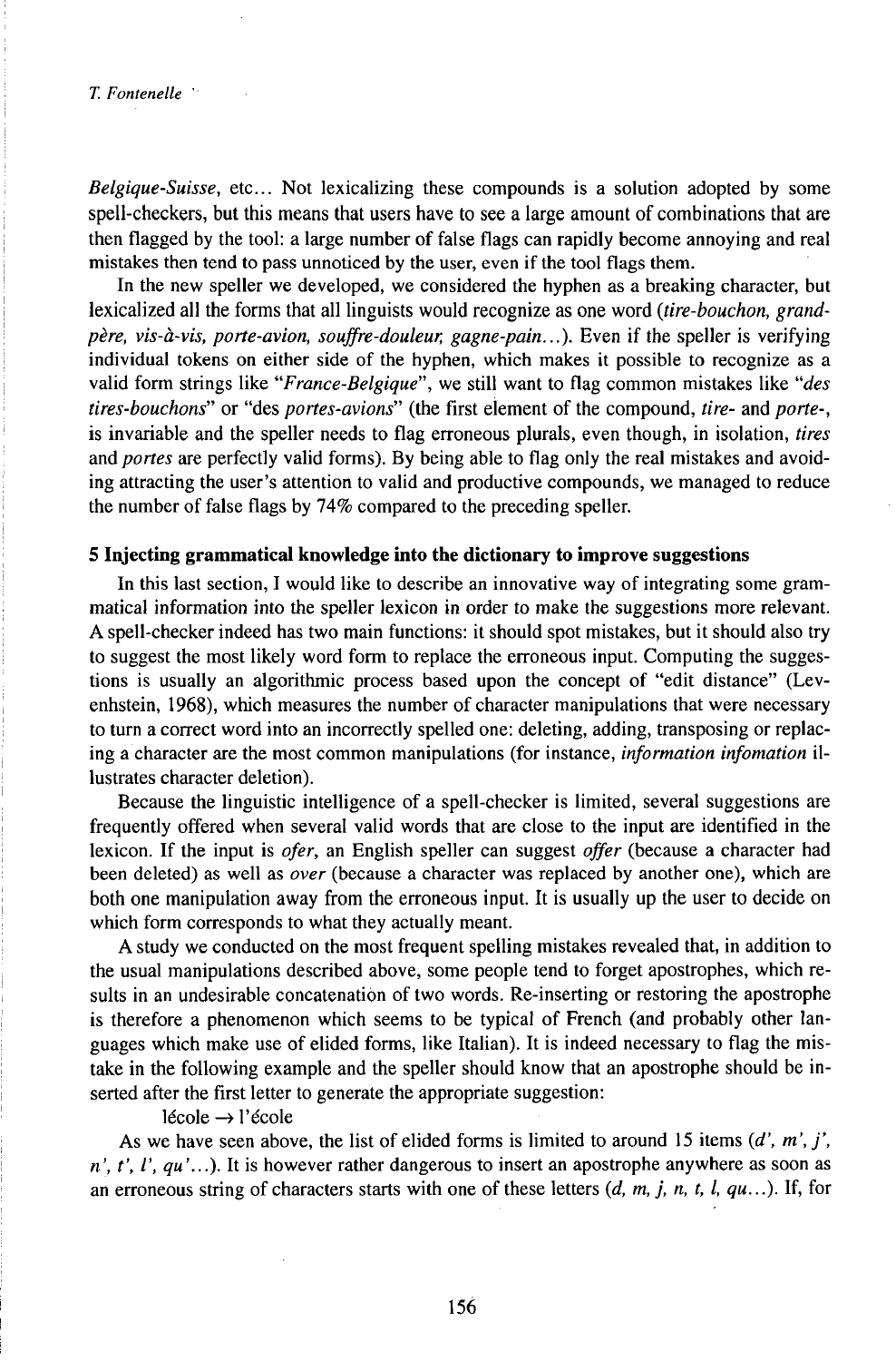example, the user writes *sallons,* it would seem perfectly logical to suggest the valid French words *salons, sablons* or *sillons,* since these words can be found at a very short edit distance from the input. Yet, if the speller inserted an apostrophe after the initial *s,* the suggestion would be *s'allons: s'* and *allons* are possible in isolation, but users would probably raise an eyebrow if they saw this type of suggestion because the pronoun *s '* is limited to a co-occurrence with 3rd person singular verbs. Since *allons* is a 1st person plural verb, suggesting *s'allons* is grammatically incorrect.

This type of constraint is grammatical, but the dictionary used by the speller includes information on person, number and part of speech. Since our speller 'knows' that *allons* is a 1st person plural verb, we have implemented a set of constraints based upon the presence of this information in the dictionary, which makes it possible to limit the insertion of apostrophes to well-defined sets of cases. Suggestions that would be considered as ridiculous can then be avoided. In the new version of the speller, we specified for example that  $m'$ ,  $t'$  or  $s'$  must be followed by a verb or a pronoun starting with a vowel, but never by a noun. So if the input is:

Pierre regarde le simages. the word *simages* will be squiggled and only *images* will be offered as a suggestion. The speller does not try to suggest *s'images* since s'can only be followed by a verb or a pronoun and *images* is only assigned the Noun part of speech in the lexicon). When the user selects *images,* the grammar checker fires and corrects the agreement mistake *(le images les images).*

Injecting this kind of «linguistic intelligence» into a speller lexicon takes this proofing tool one step closer to a grammar checker and improves the overall proofing experience.

# **6 Conclusion**

We have described some of the features of the new French spell-checker made available to Microsoft Office users. Some of the problems faced by the lexicographers who compile the lexicon for such a tool have been described and discussed, ranging from decisions as to what should be lexicalized, to the problems posed by the need to offer several spelling reform settings. The relationship between the underlying word-breaker, which produces the tokens consumed by the speller, and thè types of lexical items that should be stored in the lexicon, has also been discussed, as well as the integration of richer information into the lexicon, which gradually tends to blur the traditional distinction between spell-checker and grammar checker.

#### References

Cerquiglini, B. (réd.) (1999), *Femme, j'écriston nom... Guide d'aide à laféminisation des noms de métiers, titres, grades etfonctions.* CNRS. INALF.

Commission de féminisation du Conseil supérieur de la langue française. (2005), *Mettre au féminin. Guide de féminisation des noms de métier, fonction, grade ou titre.* Ministère de la Communauté française de Belgique. Bruxelles. 2eme édition.

Conseil Supérieur de la Langue Française, 'Les Rectifications de l'orthographe', *Journal Officiel de la République Française.* •100, <sup>6</sup> décembre 1990.

Dister, A. (2004), 'La féminisation des noms de métier, fonction, grade ou titre en Belgique francophone. État des lieux dans un corpus de presse', in Purnelle, G., Fairon, C., Dister, A. (réd.) *Actes des*